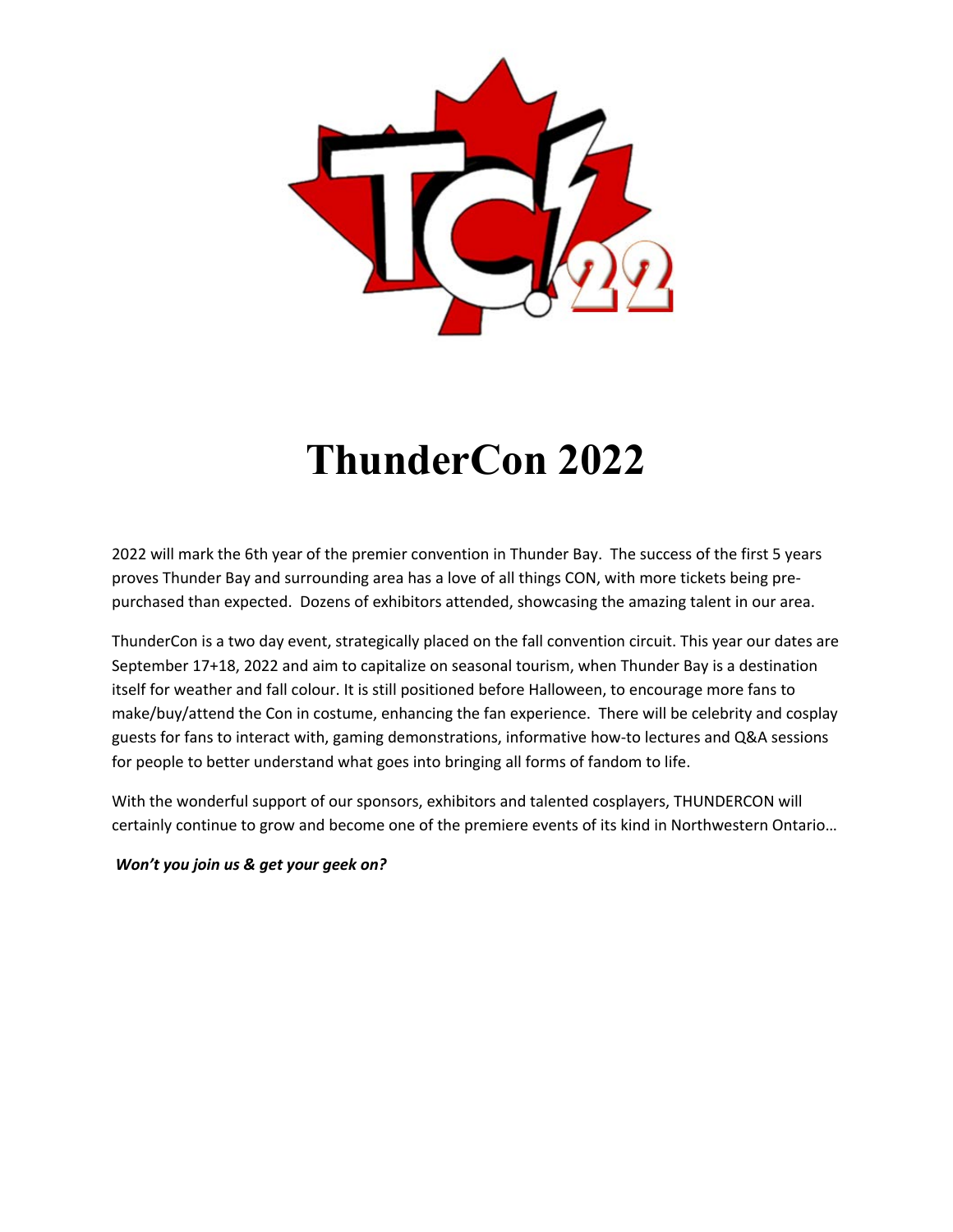#### **How to become an Exhibitor**

Return the completed application form, along with payment arrangements to the exhibitor coordinator.

You will receive a confirmation e-mail within 3 business days of receiving your application

Exhibitor space sells quickly, so contact us quickly. Once your application has been received and approved you, will be sent payment instructions. **Do not send payment until instructed to**. Payment does not guarantee acceptance. Any payment sent before requested will be returned.

Please email completed, signed exhibitor application to exhibitors@thundercon.org or mail the completed form to:

**ThunderCon** Suite 102, 1265 Arthur St. E. Thunder Bay, ON P7E 6E7

#### **About our Exhibitor Packages**

All of our exhibitor spaces include clothed tables and full height pipe and drape for backs and half-drape along sides. Limited power is available but you must bring your own extension cord(s) as power outlets may not be very close to your booth.

#### **Exhibitor Packages**

*Booth – Coliseum \$200*  8' x 6' floor space including a single 6' x 30" table, two chairs and two exhibitor badges. Table will include skirt and table top

# *Booth – Heritage \$200*  8' x 8' floor space including a single 6' x 30" clothed and skirted table, two chairs and two exhibitor badges. Table will include skirt and table top

## *Table – Coliseum \$100*

6' x 4' floor space including a single 6' x 30" clothed and skirted table, two chairs and two exhibitor badges. Table will include skirt and table top

## *Table – Heritage \$100*

6' x 4' floor space including a single 6' x 30" clothed and skirted table, two chairs and two exhibitor badges. Table will include skirt and table top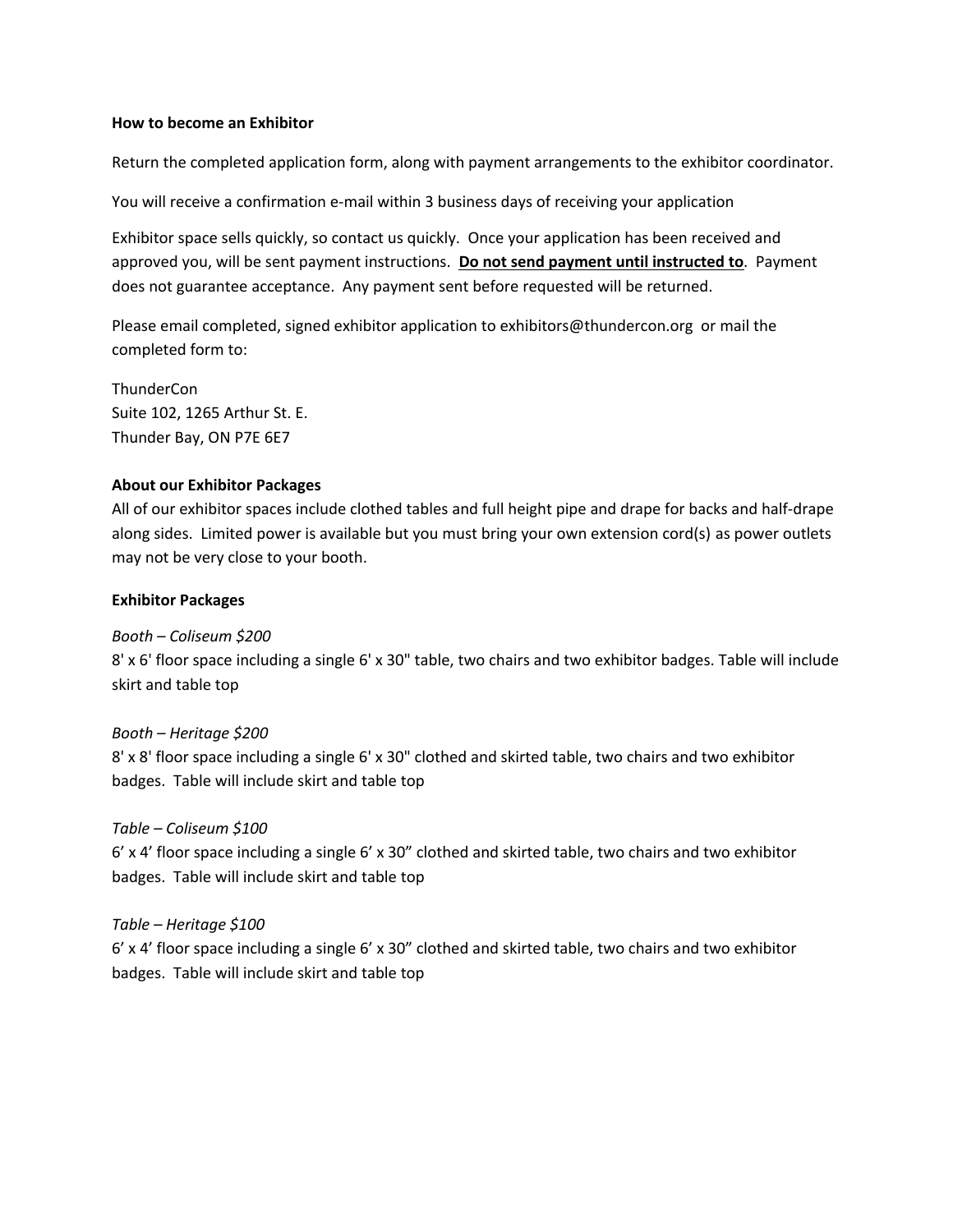| <b>Company Name</b>    |                                                                                                                                                                                                                                                                                                                                                                                                                       |
|------------------------|-----------------------------------------------------------------------------------------------------------------------------------------------------------------------------------------------------------------------------------------------------------------------------------------------------------------------------------------------------------------------------------------------------------------------|
| <b>Contact Name</b>    |                                                                                                                                                                                                                                                                                                                                                                                                                       |
| <b>Mailing Address</b> |                                                                                                                                                                                                                                                                                                                                                                                                                       |
| City                   | Province                                                                                                                                                                                                                                                                                                                                                                                                              |
| Country                | <b>Postal Code</b><br><u> 1980 - Johann Barbara, martxa eta p</u>                                                                                                                                                                                                                                                                                                                                                     |
| <b>Phone Number</b>    |                                                                                                                                                                                                                                                                                                                                                                                                                       |
| <b>E-Mail Address</b>  |                                                                                                                                                                                                                                                                                                                                                                                                                       |
| Website                | <u> 1980 - Andrea Aonaichte ann an t-Aonaichte ann an t-Aonaichte ann an t-Aonaichte ann an t-Aonaichte ann an t-</u>                                                                                                                                                                                                                                                                                                 |
|                        | Were you an exhibitor last year? $\Box$ Yes $\Box$ No<br>Are you sharing your booth with another person? $\Box$ Yes $\Box$ No *Fill out Pg.2*<br>Please indicate what you will be exhibiting or selling:<br>Books/Novels   Toys/Figures   Posters/Photos   Board Games<br>Trading Cards $\boxed{\underline{\qquad}}$ Weapons* $\boxed{\underline{\qquad}}$ Cosplay/Costumes $\boxed{\phantom{\qquad}}$ Prints/Artwork |
|                        | Booth Location   Diagon Alley (Coliseum)   Heritage Holodeck (Heritage Building)                                                                                                                                                                                                                                                                                                                                      |
|                        | Number of Booths Required: $\frac{1}{2}$ x \$200.00 = \$                                                                                                                                                                                                                                                                                                                                                              |
| 6' Table Required:     | $x \le 100.00$ = \$                                                                                                                                                                                                                                                                                                                                                                                                   |
|                        | Number of Additional Badges: $\underline{\qquad \qquad }$ x \$10.00 = \$                                                                                                                                                                                                                                                                                                                                              |
|                        | Grand Total = $\frac{6}{2}$                                                                                                                                                                                                                                                                                                                                                                                           |
| Payment:               |                                                                                                                                                                                                                                                                                                                                                                                                                       |
|                        | Credit Card $\boxed{\phantom{a}}$ Cash $\boxed{\phantom{a}}$ Cheque $\boxed{\phantom{a}}$ Paypal $\boxed{\phantom{a}}$ e-transfer                                                                                                                                                                                                                                                                                     |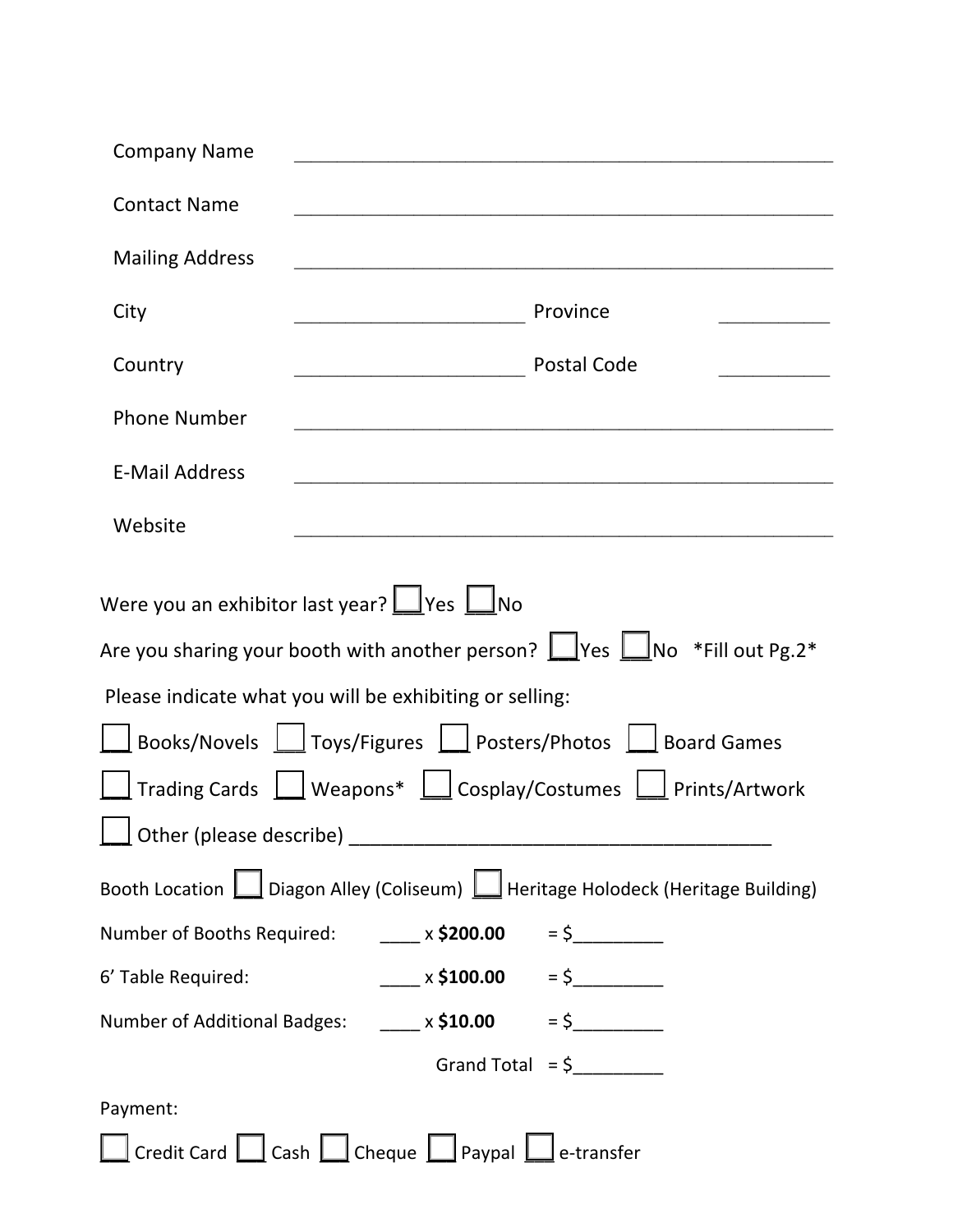# **Shared Booth / Table Exhibitor**

| <b>Company Name</b>    |                    |  |
|------------------------|--------------------|--|
| <b>Contact Name</b>    |                    |  |
| <b>Mailing Address</b> |                    |  |
| City                   | Province           |  |
| Country                | <b>Postal Code</b> |  |
| <b>Phone Number</b>    |                    |  |
| <b>E-Mail Address</b>  |                    |  |
| Website                |                    |  |

Please indicate what you will be exhibiting or selling:

| Books/Novels                      | $\Box$ Toys/Figures  | Posters/Photos  |  |  |
|-----------------------------------|----------------------|-----------------|--|--|
| $\Box$ Board Games                | $\Box$ Trading Cards | $\Box$ Weapons* |  |  |
| Cosplay/Costumes   Prints/Artwork |                      |                 |  |  |
| $\Box$ Other (please describe)    |                      |                 |  |  |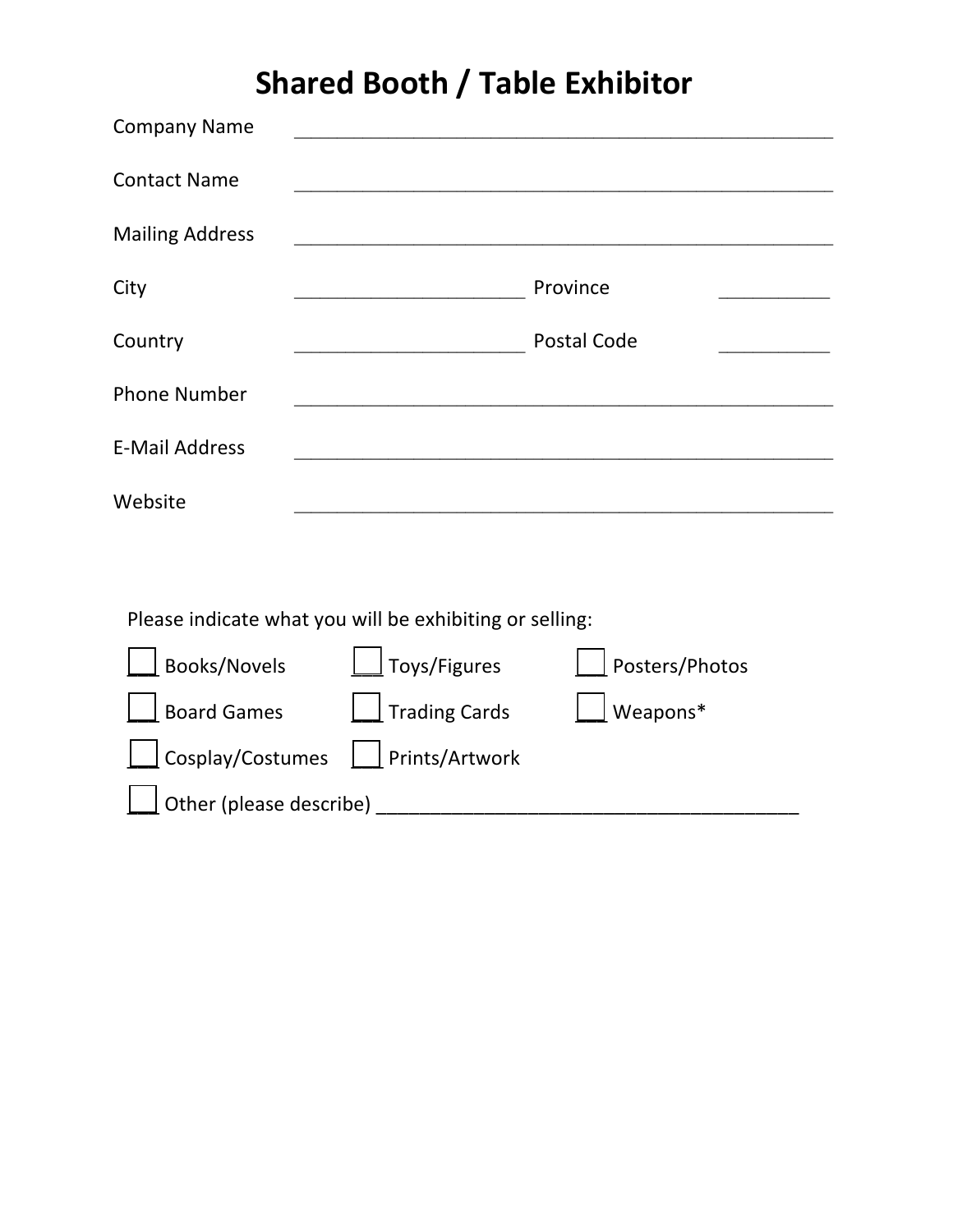#### **Booth Lighting**

Any lighting being set up should be upward facing, directed towards the Exhibitor's booth. It in no way should interfere with another Exhibitor's booth, unless agreed upon by both parties.

#### **Sound Limitations**

Any audio playback, such as music or sound effects, should be kept at a volume level that does not cause noise pollution to adjacent booths. An agreement may be reach with neighboring booths in regards to extending the audible range, if beneficial to all parties.

#### **Exhibitor Badges**

Each Exhibitor package includes two Exhibitor badges. These badges grant access to the show hall during all pre- and post-show hours. An additional two Exhibitor badges will be available for purchase for \$10 each.

#### **Exhibitor Hours**

The Exhibitor area of the main show floor will be open to attendees from 10:00 AM to 6:00 PM on Saturday and 10:00 AM to 5:00 PM on Sunday. All Exhibitors should be open for business during these hours. Exhibitors and exhibitors are required to be completely set up by 9:30 AM on Saturday morning.

#### **Display Parameters**

Exhibitors must respect the space boundaries they purchase and cannot expand beyond any dimensions allotted. They agree to remain set up during all open hours of ThunderCon. No early teardown is permitted without prior consent from the Exhibitor Coordinator.

#### **Adult Materials Policy**

Exhibitors agree not to sell or distribute any adult material to minors. All "Adults Only" material must be either behind the table, or if displayed, must be bagged and/or covered, so that minors cannot open it. Any adult material depicting nudity or sexual conduct must be covered (blinded). Adult videos and magazines are not to be openly viewed or displayed.

#### **Cleanliness**

Exhibitors must maintain their area's cleanliness at all times. Exhibitors will be responsible for any damages caused by themselves to the event space.

#### **Electrical Access**

Electrical power is available. All Exhibitors are required to provide their own extension cord(s) as power drops may not be close to your location.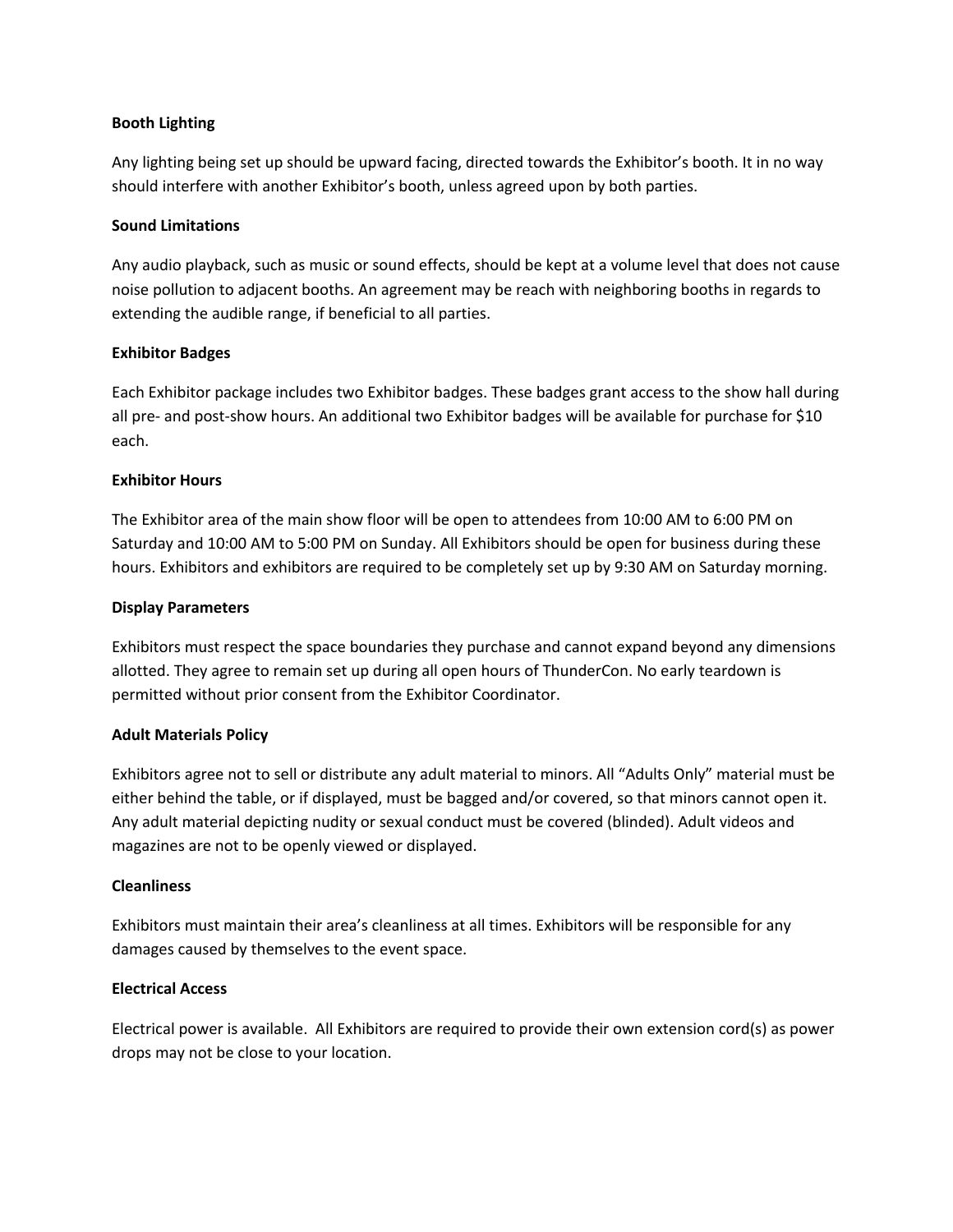#### **Weapons Policy**

Any weapon sales to minors (those under age 18) will not be tolerated. If you are found to have sold to a minor, you will be asked to stop selling weapons, may be asked to leave Diagon Alley and based on the circumstances, legal action may be warranted. This is a federal violation and ThunderCon will uphold the law to the best of its ability, and is obligated to report all illegal transactions to the appropriate legal authorities. All exhibitors selling weapons are required to adhere to policies and procedures for the safe handling of weapons, which may include, but is not limited to:

· No steel, edged or wood weapons may be sold to patrons under the age of 18;

- · Receipts must be provided with all weapons upon sale as proof of purchase;
- · Weapons must be sold in their packaging;
- · No weapons during the sale will be removed from the table area of the exhibitor's booth space

· ThunderCon will reserve the right to revoke the distribution of weapons from exhibitors, upon infringement of these regulations.

#### **Dispute Resolution**

Should a dispute arise between exhibitors, the ThunderCon policy that most closely relates to the dispute will be followed. If the matter of dispute is not covered by any of the existing policies, the Exhibitor Coordinator will be responsible for mediating conflict resolutions and creating new guidelines to resolve the issue in a just manner. No action will be taken until both parties have had a chance to make their case. If a exhibitor chooses to disregard the decision of the Exhibitor Coordinator and continues to engage in the behavior under dispute, they will be asked to leave ThunderCon, and will not be refunded their booth fee. If a exhibitor is removed from the convention for violating this policy, they will also be suspended from the following year's event. Repeat offenders risk being blacklisted in perpetuity from all future ThunderCon events.

#### **Smoking/Other Substances**

Smoking is not permitted inside the CLE Buildings. Smoking is only permitted in outside designated areas. This includes E-Cigarettes and cannibus. Consumption of alcohol, illegal drugs or drug paraphernalia is strictly prohibited from ThunderCon.

#### **Exhibitor Car and Truck Parking**

Exhibitors will be able to park in the CLE Parking lot. Exhibitors with trailers are required to park trailers along the back rows as to not occupy closer parking spaces. No overnight camping is allowed in the parking area.

#### **Wifi Internet Access**

Wifi internet access is available. ThunderCon does not guarantee connectivity as it is free service provided by Tbaytel and encompasses all of the CLE Grounds. It's a free service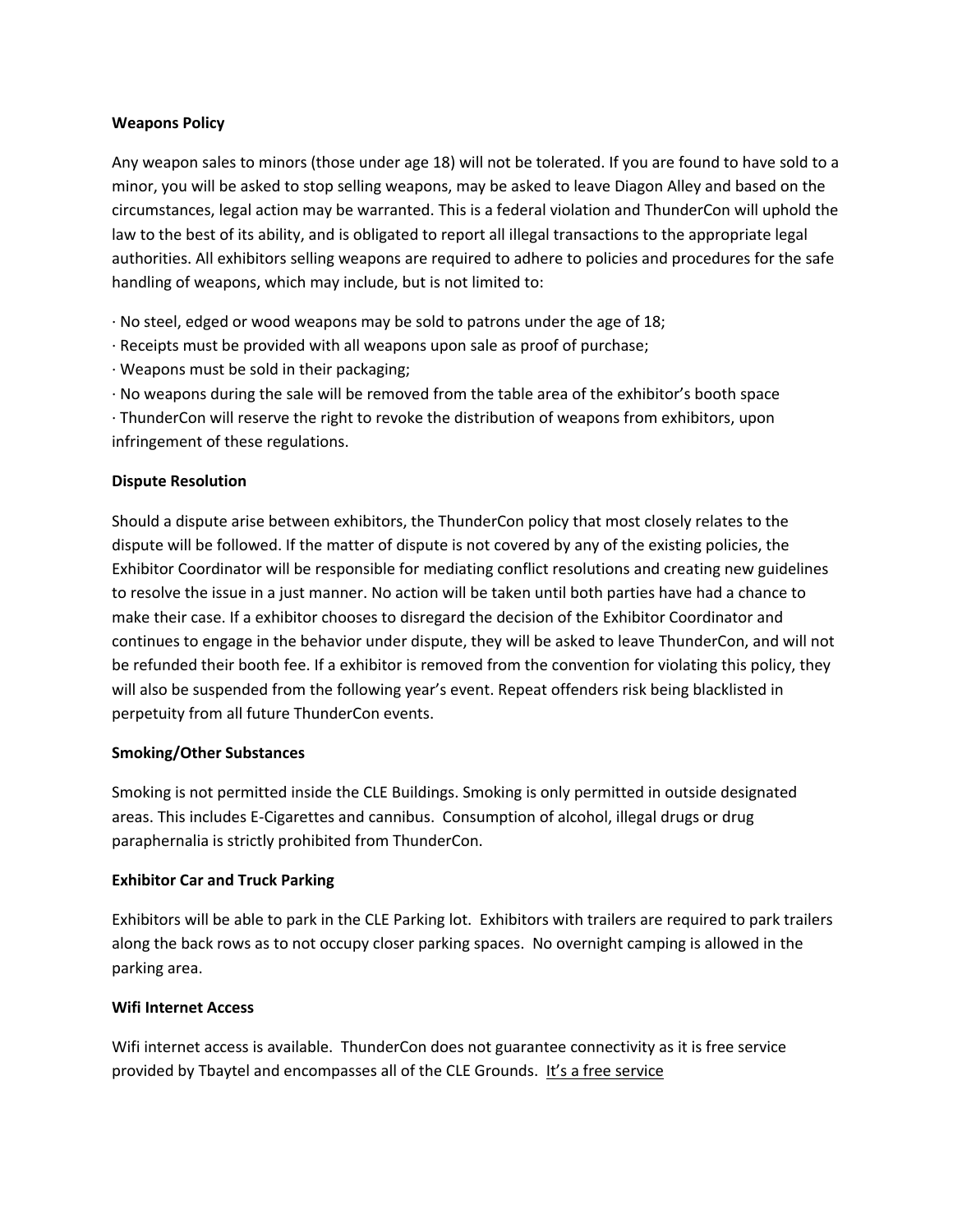#### **Fire Code**

Thunder Bay fire code specifies certain rules for exhibitors at the convention center. All exhibitors should familiarize themselves the CLE's Fire Marshall Guide. Exhibitors should ensure all of their equipment and merchandise remains within the boundaries of their designated exhibitor space. At no time may an exhibitor obstruct an aisle in the show hall. Booths should not contain any products with flames.

#### **Exhibitor Setup**

The exhibition hall will be open for exhibitor setup or load-in during the following hours:

12:00 PM to 9:00 PM on Friday, September 16, 2020

PLEASE NOTE: The Heritage Building may be open to the public on Saturday, September  $17<sup>th</sup>$  after 6:00 for evening programming and or experiences.

Exhibitors will have access to their location Friday September 16<sup>th</sup> from 12PM until 9PM. There will be NO set up on Saturday.

Only show staff and exhibitors will be permitted in the show hall prior to 10:00 AM on Saturday when the show hall officially opens to presale ticket holders. Attendees who purchase tickets at the door will be permitted into the show at 10:00 AM.

Blocking visibility of other exhibitors with merchandise or signage is prohibited.

#### *Important Note To all Exhibitors*

It is unsafe for exhibitors to load in their booth after the doors have opened. If you absolutely can't be set up by 10:00 AM, please contact the Exhibitor Coordinator to see if we can work something out. We will do our best to accommodate you at our discretion. There will be no refunds for late or no-show exhibitors and we reserve the right to reallocate your space. If you pack up your space and leave the event ThunderCon reserves the right to fill your space with another Exhibitor.

#### **Liability and Security**

ThunderCon and the Canadian Lakehead Exhibition are not responsible for any theft or loss. Exhibitors are responsible for their own security during the show hours. There will be security provided during "closed" hours of Diagon Alley.

The Exhibitors agree to protect and hold ThunderCon, the promoter of the event, forever harmless from any damage(s) or charge(s) imposed for violations of any ordinance or regulation by the Exhibitor, his/her employees or agents, as well as failure to comply with the terms and agreements of this contract. Further, Exhibitors shall at all times, protect, indemnify, and hold harmless ThunderCon against and from any loss, cost, damage, liability, or expense which arises out of or from by any reason, on any acts or omission of the Exhibitors, his/her employees or agents.